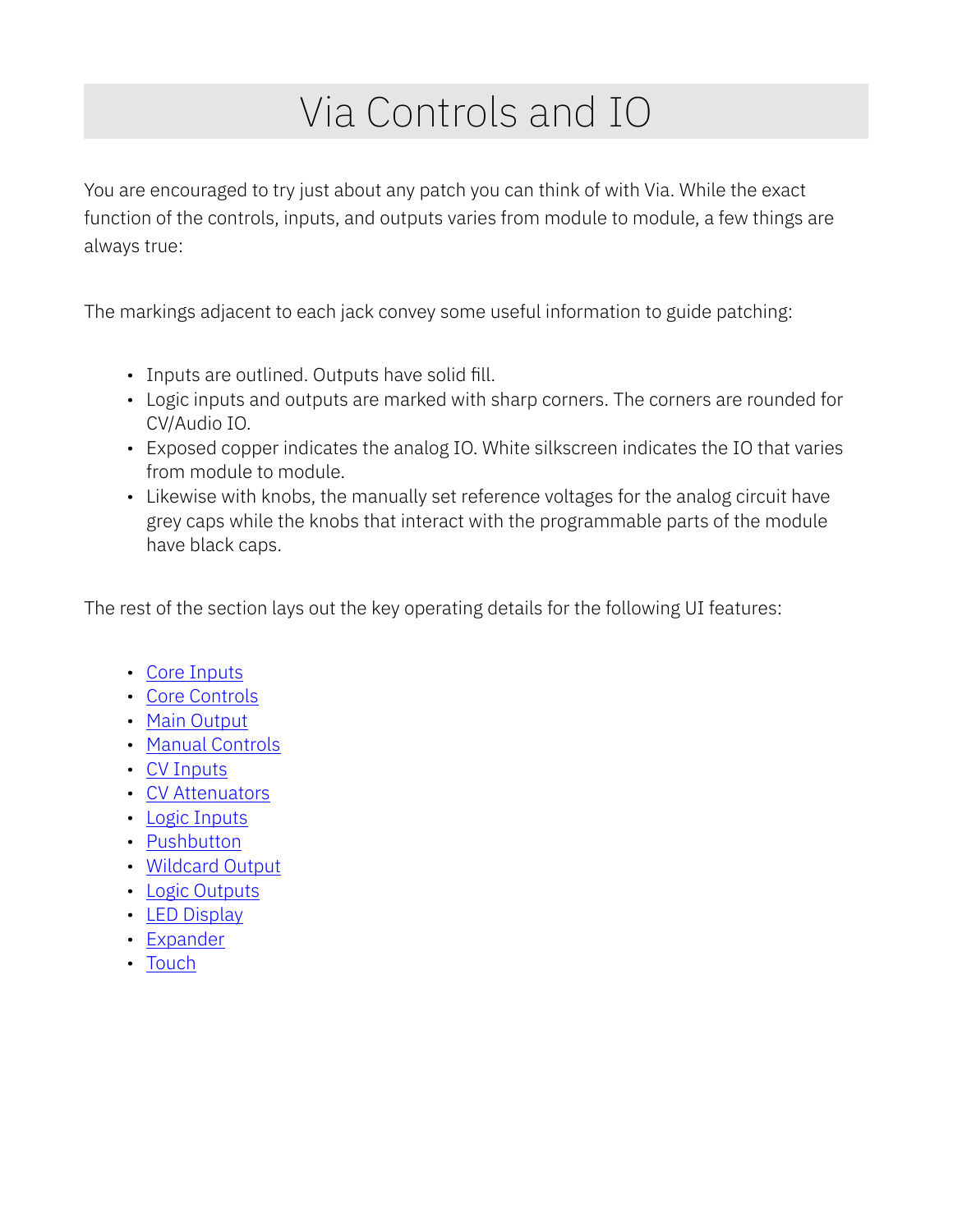### <span id="page-1-0"></span>Core Inputs

The A and B inputs follow an analog signal path through the module. Each input passes through a digitally controlled sample and hold/VCA circuit.

This allows a pair of digitally generated signals to be be injected into the linear VCA control inputs. In this fashion, the digital signal can scale the analog signal, or vice versa.

The inputs can accept voltages from -10V to 10V.

#### <span id="page-1-1"></span>Core Controls

The B scale control sets an attenuverter on the B input. Noon is off. Fully counterclockwise, it is inverted. Fully clockwise, it passes at unity gain. With nothing plugged into the B input, the control to behaves as a reference voltage with a range of -5V to 5V.

The A normal control on the expander sets another -5V to 5V reference voltage with a dead zone at ground. Plugging a signal into the A input overrides A normal control. When the expander is disconnected, A is normally to 0V

### <span id="page-1-2"></span>Main Output

After processing, the analog inputs are mixed at the output. The output clips at -10V and 10V. The output impedance is 560 Ohms.

The relationship between the output and the inputs on a given module depends on how the main circuit is controlled, for more details check out this section on circuit control scheme.







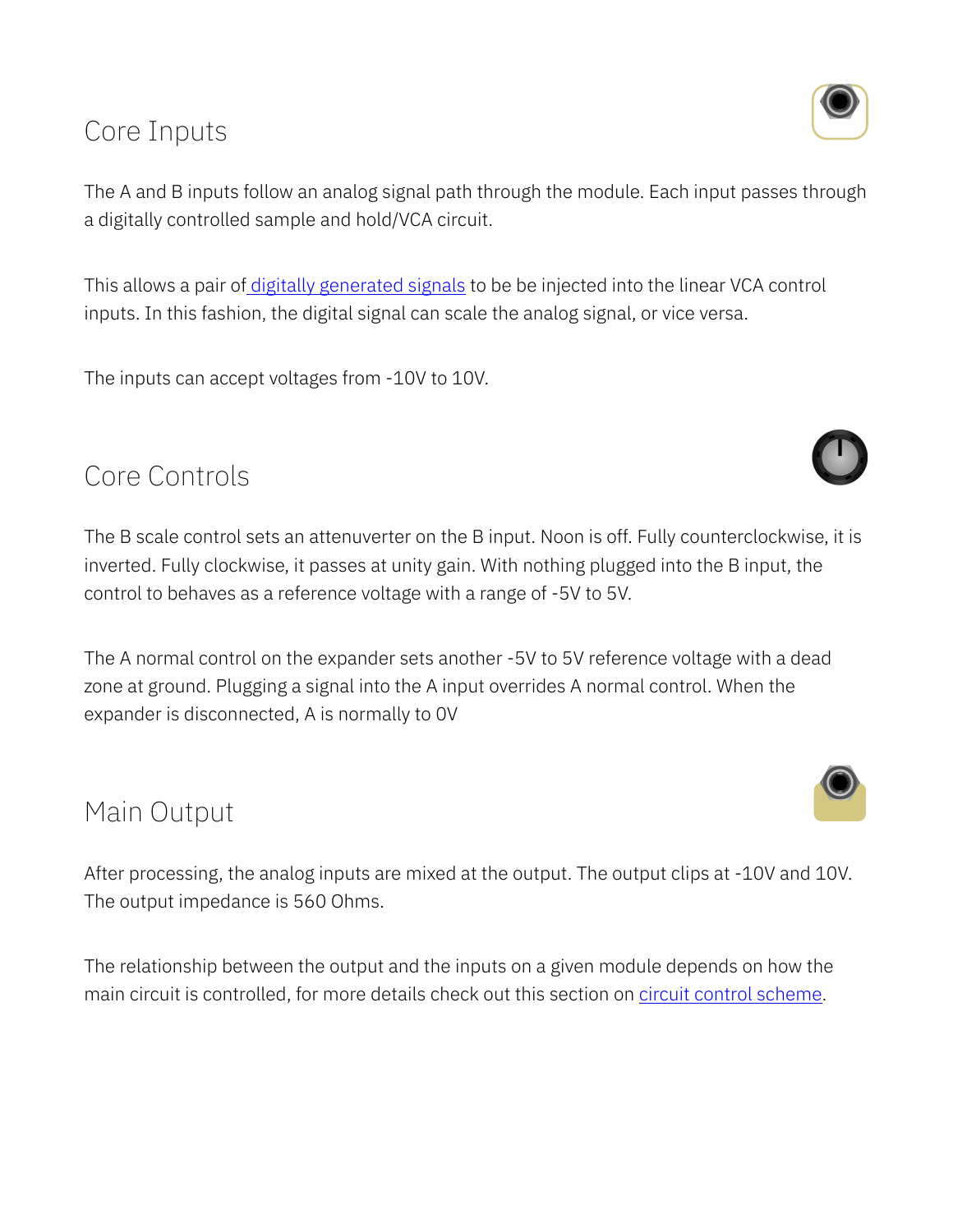# <span id="page-2-0"></span>Manual Controls

KNOB1, KNOB2, and KNOB3 provide manual controls with mappings that vary from module. The knobs are a quick way to explore the range of the module in a patch.

# <span id="page-2-1"></span>CV Inputs

Like the manual controls, the CV inputs are implemented in a different way on each module.

The input voltage range is -5V to 5V.

CV1 is scaled for V/oct response. It has a sampling rate of 3kHz and a precision of 12 bits, making it more suitable for CV than audio.

CV2 and CV3 sample at 50kHz with 16 bits of precision, making them suitable for audio or CV.

#### <span id="page-2-2"></span>CV Attenuators

The CV2 and CV3 knobs always act as attenuators for signals connected to the CV2 and CV3 inputs. The exact effect of those inputs (and hence attenuating them) vary from module to module, but it helps to know that these knobs will have no effect unless a signal is patched into the corresponding input.

The two black knobs on the expander provide attenuation for the CV2 and CV3 inputs. Counterclockwise mutes the inputs, clockwise passes at unity gain. With no CV input, they have no effect.

From a hardware design perspective, the function of these knobs never changes, but from a user perspective, the perceived result will depend on a given module's implementation for that CV.





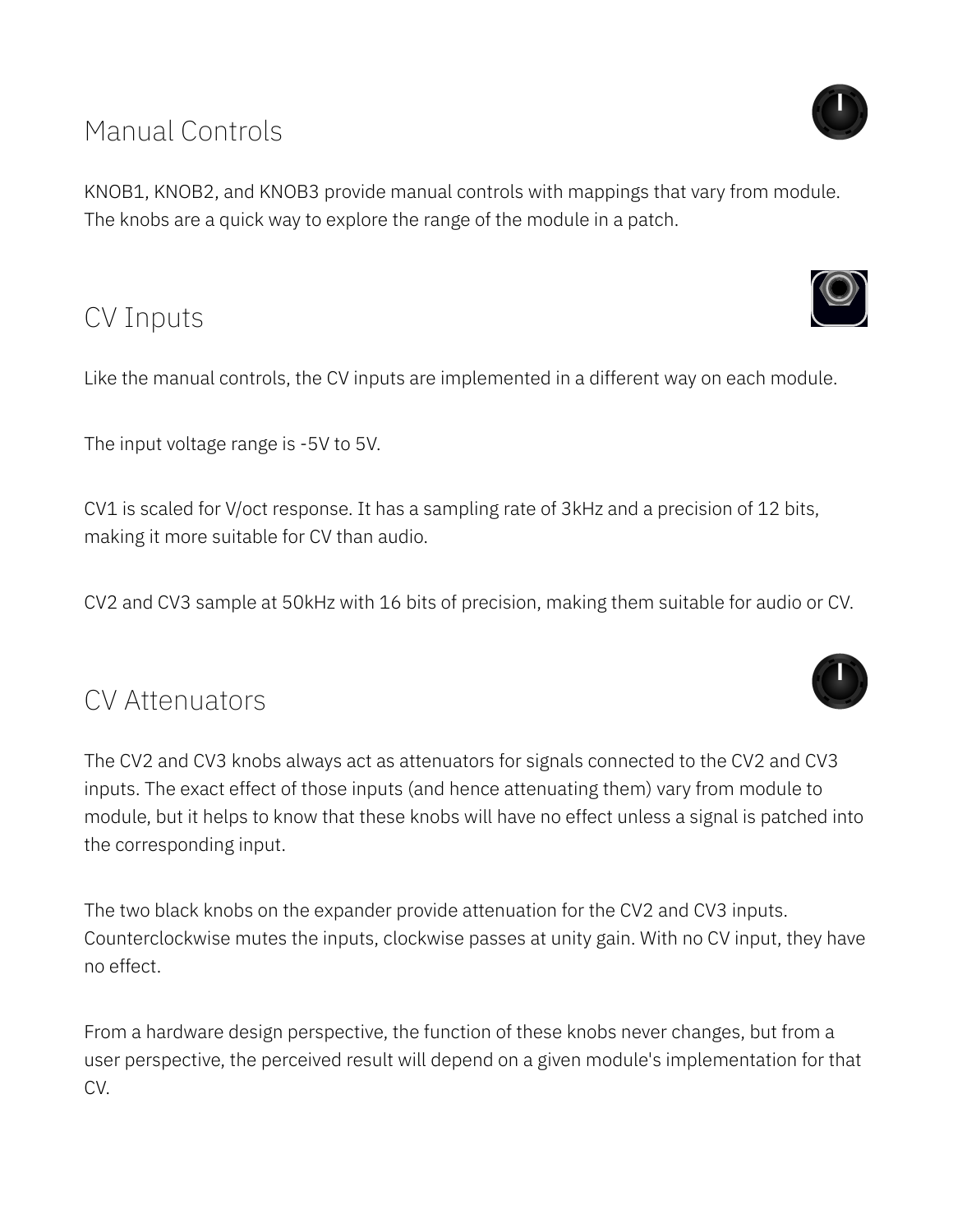# <span id="page-3-0"></span>Logic Inputs

The main logic input and aux logic input detect the rising and falling transitions with a voltage threshold of about .7V, allowing for trigger, gate, clock, and step-style inputs. Square or pulse inputs give the most consistent results, but other clean, simple waveforms can be used as well. Complex waveforms will cross the logic threshold multiple times per cycle, yielding unpredictable results.

# <span id="page-3-1"></span>Pushbutton

The pushbutton on the expander is a simple switch, detecting press and release events. It usually provides a manual control for one of the logic inputs but is defined per-firmware.

Across all firmwares, holding this button down and pressing a touch sensor allows for [storage](#page-4-3) [and recall of presets.](#page-4-3)

# <span id="page-3-2"></span>Wildcard Output

The signal output ranges from -5.33V to 5.33V, and can be trimmed for V/Oct scaling. It has 12 bits of precision with frequency response down to DC. Typical sample rate is 50kHz with the possibility of oversampling (an experimental video oscillator samples at 1.6 mHz). The same bit-depth and sample rate specifications apply to the VCA control signals.

# <span id="page-3-3"></span>Logic Outputs

The logic outputs have two levels, high (~5V) or low (0V). Sometimes they are used as gate or trigger outputs, sometimes they are driven at audio rates to create a square/pulse wave output.











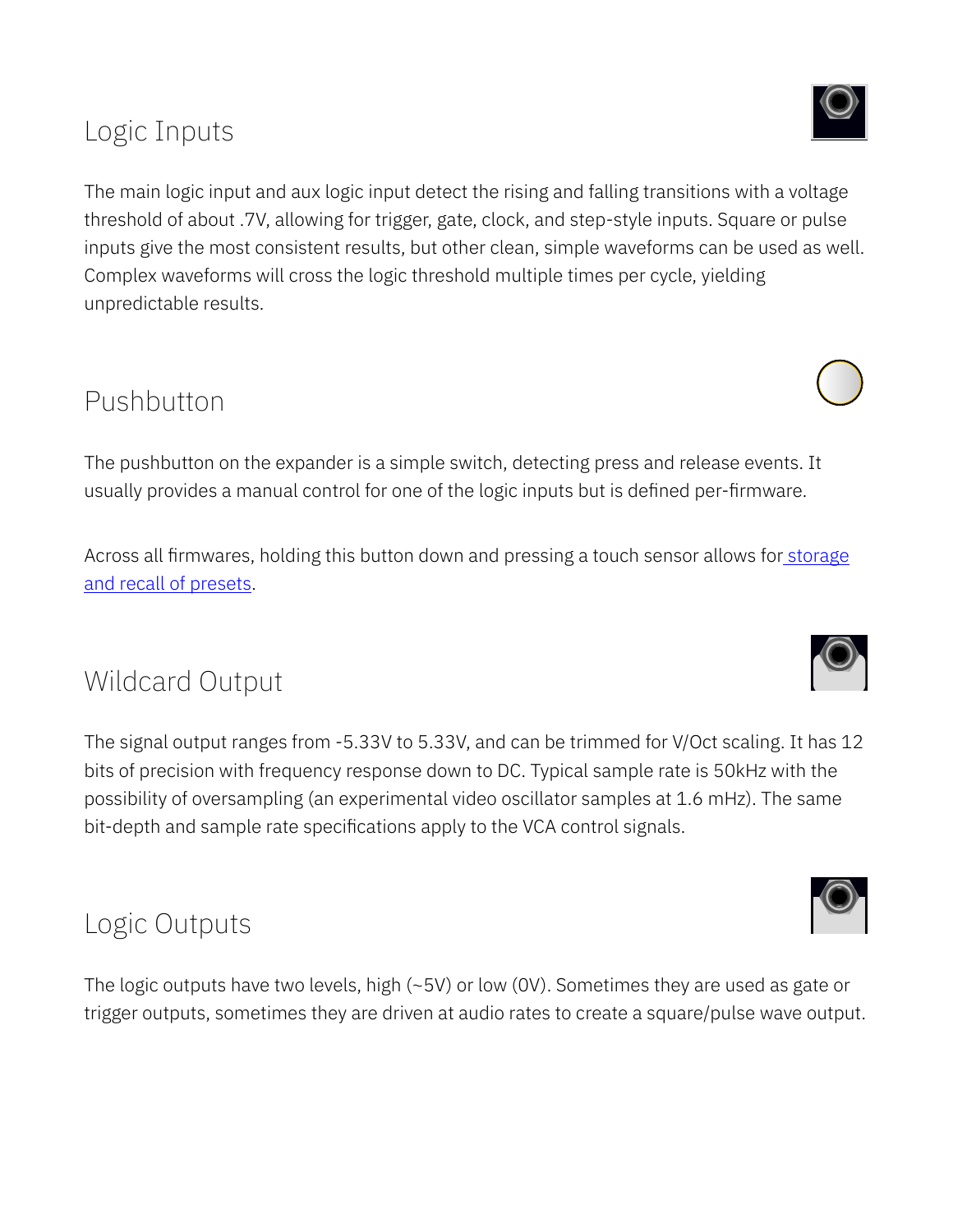# <span id="page-4-0"></span>LED Display

The triangular RGB display and the 4 white LEDs in the jack field serve two purposes: they give visual feedback when setting parameter modes using the touch interface, and they display information about the state of the module.

The bicolor LED provides a visual representation of the main output. Green represents a positive voltage, red negative, and brightness the level relative to ground.

### <span id="page-4-1"></span>Expander

The vital functions of some modules are partitioned off onto the 8hp core unit, allowing you to break off a 4hp expander to free up that space in your system.

### <span id="page-4-2"></span>Touch

<span id="page-4-3"></span>Each touch sensor is dedicated to a parameter. Tap a sensor to cycle to the next mode for that parameter. If a sensor is held for more than a second, the parameter does not change, allowing you to reference the current mode if you are unsure of its setting. The triangle blinks to indicate the one second timeout.

When selecting modes for a parameter, a clockwise pattern represent the numbers 1-8 on the white LEDs:



On some firmwares, one or more of the buttons are loaded with an auxiliary parameter, indicated by a subscript on the button legend.

To access an auxiliary parameter, use the bottom middle sensor like a "shift" button. While